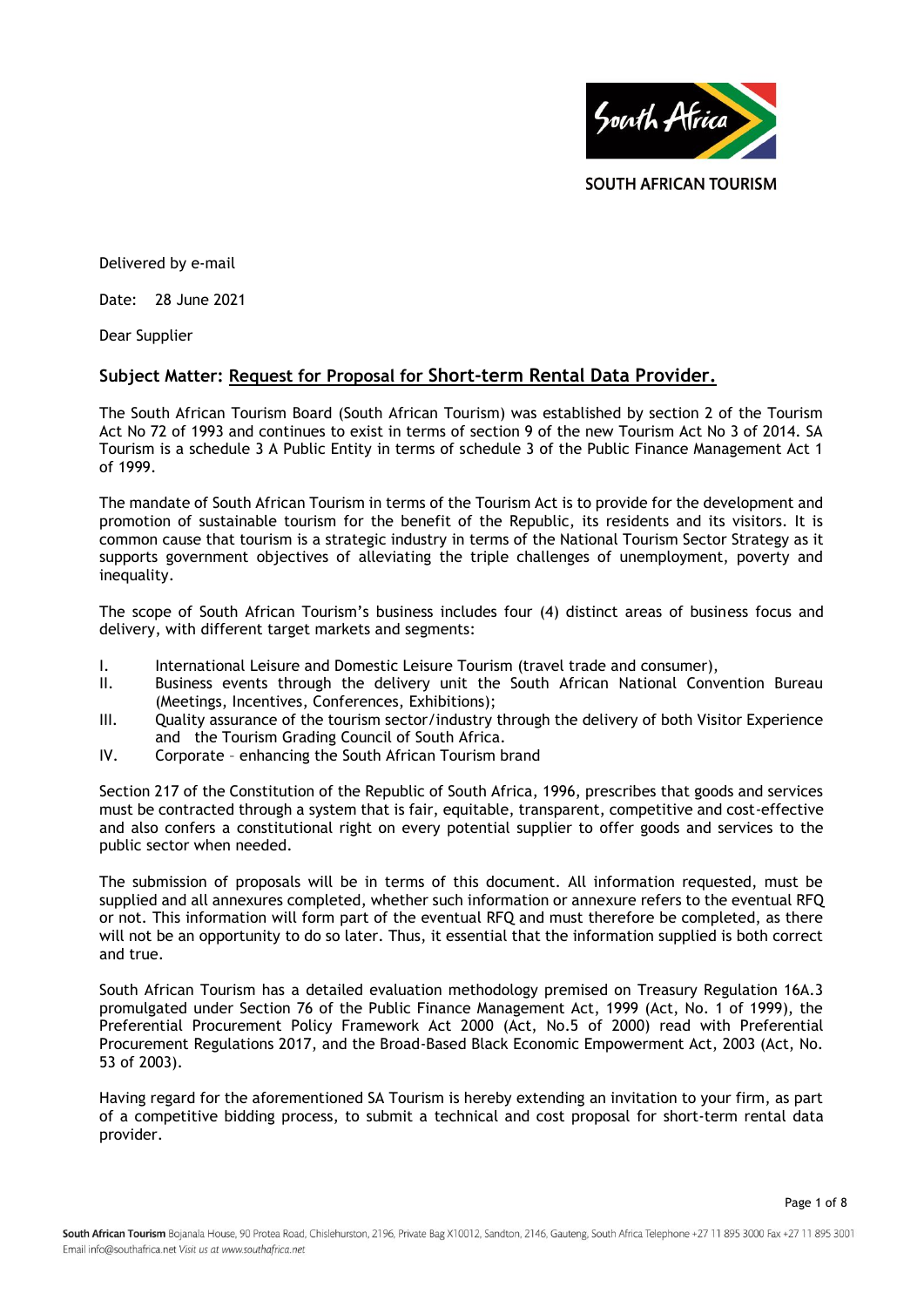## **Business challenge**

The Insights team are charged to be forward looking and have insightful information integrated into the strategies and marketing activities of the organization. SIA is in the process of creating a new brand for the unit which is linked to be a "Knowledge Leader" in the industry. For this to occur, the unit will share content for consumption and consideration of broader audiences; to extend the SIA brand more effectively into the industry and to the public. Looking for new sources that take a deeper look at short term rental industry, benchmarks and industry trends.

This is needed particularly in the context of South African Tourism's ambitious targets and vision to champion the growth of tourism, creation of opportunities for the population and delivery of quality experiences to tourists. South African Tourism is looking for partners and providers of the latest thinking, cutting edge short-term rental data, insights and market analysis to empower South African Tourism.

### **What is needed?**

SAT's SIA business unit is inviting reputable and suitably qualified sources for monthly reports on shortterm rental trends for South Africa, the rest of Africa and the global performance. Each of the reports must include the following aspects in the deliverable:

- Analysis of trends in the short-term rental industry
- Analysis of the number of nights stayed in the accommodation
- Trended data on number of short-term rental listings, occupancy rate, average daily rate, RevPAR, rooms sold and rooms available.
- The period of stay; day of the week, day, month and year
- The location of the accommodation
- The guest details such as city and country of origin
- Accommodation segmentation by property type and number of bedrooms
- Forecast of short-term rental trends
- Isolate seasonal trends and anomalies with monthly, annual and year-on-year view

### **Scope of work:**

The unit is charged with internal and external reporting and the content within the reports is often repurposed by the unit to extend the reach of the knowledge from the reports to broader audiences.

This procurement process is in pursuance of **monthly short-term rental reports** from the selected supplier(s) which will be:

- Infused into South African Tourism's internal and external reports and may be used in public platforms of South African Tourism. As such the respondent must be clear on the rights of the reports shared. South African Tourism will use these reports in strategy development, inclusion into insights reports and for presentations within the South African Tourism ecosystem to further the Tourism agenda of South Africa as a destination, including partners, provinces and other government or private tourism players as South African Tourism sees fit.
- Source material for South African Tourism to develop strategies, campaigns and innovations for the benefit of tourism in and to South Africa
- Provide insights on the tourism industry from a broader vantage to better understand the accommodation sector

The outputs are required in a format readily accessible, intuitive and not requiring any special software, training or any other prework or additional resources beyond the specifications of this request for proposal.

Proposals will be accepted from performance reporting service providers as well as other companies with products or services geared towards monitoring and tracking the short-term rental industry.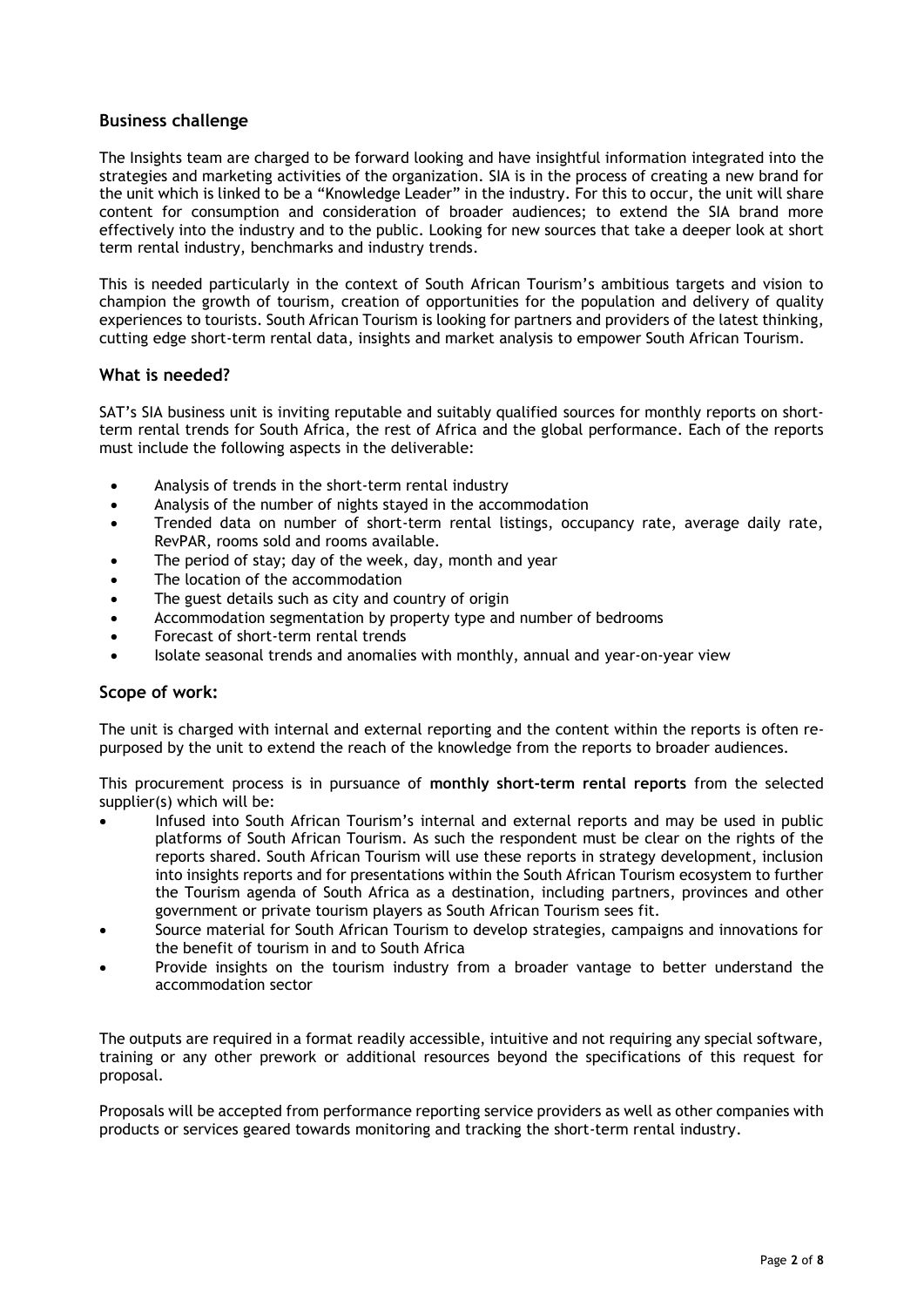#### **1. Key considerations when preparing proposals:**

Bidders must complete and return all the necessary standard bidding documents (SBD's) attached to this request for technical and financial proposals.

Bidders are advised that their proposals should be concise, written in plain English and simply presented in the same order as indicted below: -

- (a) Cover letter introducing your firm and credentials, capacity, capability and experience for this assignment;
- (b) National Treasury Centralized Supplier Database (CSD) registration summary report with a valid tax status;
- (c) Proof of B-BBEE status level of contributor;
- (d) Bidders must have specific experience and submit at least three recent references (in a form of written proof(s) on their client's letterhead including relevant contact person(s), office telephone & fax number, website and email address) where similar work were undertaken.
- (e) Overview of the methodology your firm will apply for this assignment;
- (f) Project approach and plan which outlines the activities to be undertaken during the process bearing in mind that SA Tourism requires the entire process to be finalised as rapidly as possible;
- (g) Outline of the qualifications and related experience of the proposed candidate who will be assigned to the matter and three examples of content pieces written that are in line with our target audience from the candidate who will be assigned to this matter;
- (h) Financial proposal to deliver the assignment including any other cost SA Tourism should be aware off for the successful completion of the assignment;
- (i) Declaration of Interest SBD 4;
- (j) Preference Point Claim Form SBD 6.1;
- (k) Declaration of Bidder's Past Supply Chain Management Practices SBD 8; and
- (l) Independent Bid Determination SBD 9.

#### **Cost structure and project plan:**

Bidders must submit the total bid price for the assignment based on the skills, resources and time allocated to the project. Bidders should also propose innovation in their technical proposals to keep the cost to a minimum where SA Tourism will still benefit from the best possible qualitative outcome. SA Tourism reserves the right to request additional information or clarity on cost proposals prior to the evaluation thereof.

Time sheets need to be submitted for payment to take place.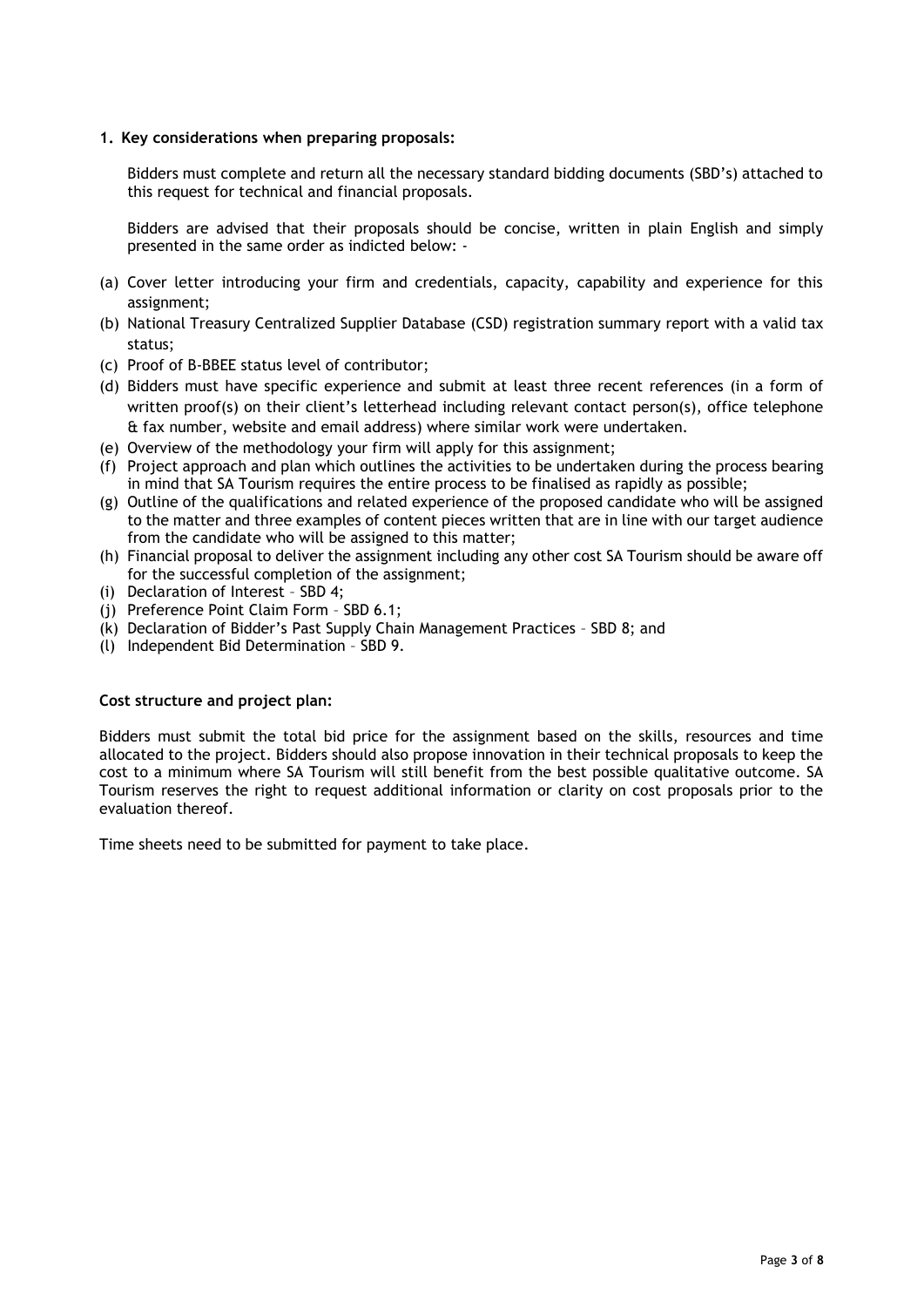# **2. Evaluation Method:**

The evaluation process of proposals will comprise of the following phases:

| <b>Phase 1</b>                                                                                         | Phase 2                                                                                                                                                                 | Phase 3                                                                                                                                                                                                          |
|--------------------------------------------------------------------------------------------------------|-------------------------------------------------------------------------------------------------------------------------------------------------------------------------|------------------------------------------------------------------------------------------------------------------------------------------------------------------------------------------------------------------|
| Evaluation                                                                                             | Administrative Functionality Evaluation Criteria                                                                                                                        | <b>Price and B-BBEE Evaluation</b>                                                                                                                                                                               |
| <b>Requirements</b>                                                                                    |                                                                                                                                                                         |                                                                                                                                                                                                                  |
| and mandatory requirements.<br><b>Bidders</b><br>submit<br>must<br>documents to proceed to Phase<br>2. | Compliance with administration Bidder(s) are required to achieve a<br>minimum threshold 70% to proceed through to Phase 2 will be<br>all to Phase 3 (Price and B-BBEE). | Suppliers<br>that<br>have<br>successfully<br>progressed<br>evaluated in accordance with<br>the 80/20 preference point<br>system contemplated in the<br>Preferential<br>Procurement<br>Policy Framework Act, 2017 |
|                                                                                                        |                                                                                                                                                                         | 80 points will be awarded for<br>price while 20 points will be<br>lallocated<br>for<br>preference<br>for<br><b>BBBEE</b><br>points<br>as<br>prescribed in the regulations.                                       |

## **Functionality:**

**"functionality"** means the measurement according to predetermined norms, as set out in the RFP documents, of a service or commodity that is designed to be practical and useful, working or operating, taking into account, among other factors, the quality, reliability and viability of a service and the technical capacity and ability of a supplier.

Bidder(s) are required to achieve a minimum threshold **70%** to proceed to Phase 3 of procurement process.

| <b>Evaluation Criteria</b> |                                                                                                                                                                                                                                                                                                                                                                                                    | Weight |
|----------------------------|----------------------------------------------------------------------------------------------------------------------------------------------------------------------------------------------------------------------------------------------------------------------------------------------------------------------------------------------------------------------------------------------------|--------|
| 1.                         | Credentials and experience relevant to the scope of work under this RFP<br>5+ years of company being in existence<br>Experience on working on similar projects (Industry, methodology and size;<br>suppliers should clearly state work done like a project of this nature)                                                                                                                         | 20     |
|                            | The supplier is required to provide three (3) contactable client references<br>where its services can be verified. References should be presented in a form<br>of a written letter on an official letterhead from clients where similar<br>services have been provided and should not be older than three (3) years.<br>No appointment letters from clients will be accepted as reference letters. |        |
| 2.                         | Demonstration of capability through a sample report with real or dummy data<br>that illustrates the report contents and analysis of the rental industry trends.<br>The supplier is required to provide one (1) report where its services can<br>be verified. This needs to be on an MS Excel or PDF format. This report<br>will be judged on the quality scale below:                              | 30     |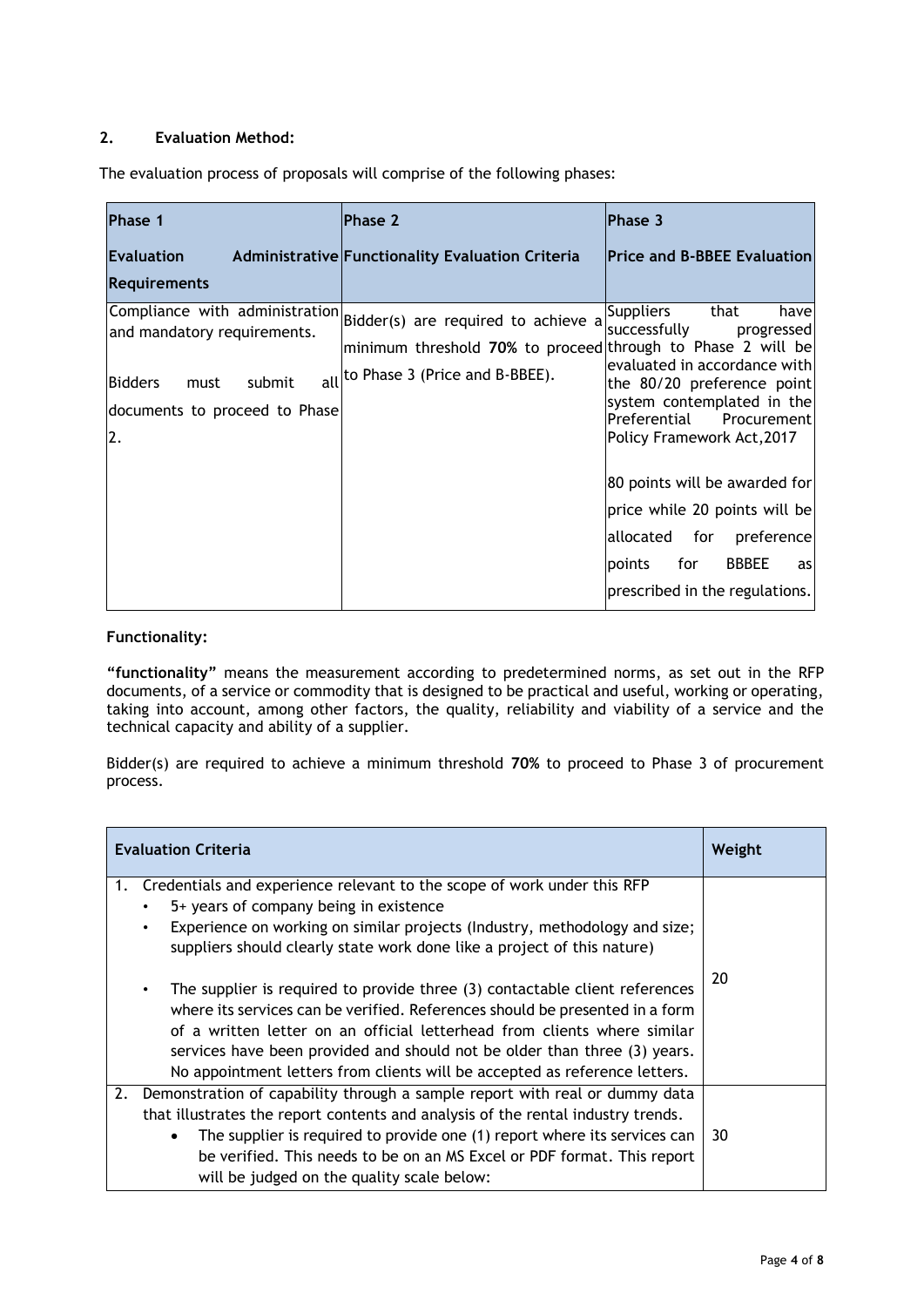| A minimum threshold of 70% is applicable                                                                                                                                                                                                                                                                           |     |
|--------------------------------------------------------------------------------------------------------------------------------------------------------------------------------------------------------------------------------------------------------------------------------------------------------------------|-----|
| <b>Total Points for functionality</b>                                                                                                                                                                                                                                                                              | 100 |
| A project implementation plan with timelines from inception to completion of<br>4.<br>the project                                                                                                                                                                                                                  | 10  |
| NB: The contents of the sample report will be taken to represent the<br>type of information that will be available in the report deliverable and<br>the bidder commits to be able to replicate the report for the specific<br>market.                                                                              |     |
| 5 - excellent coverage depth and breadth in sample report<br>4 - above average<br>3 - average<br>2 - below average<br>1 - poor coverage with little depth and breadth in sample report<br>0 - No report example                                                                                                    | 40  |
| Depth and breath of topics covered for the specific market.<br>3.<br>This report will be judged on the quality scale below:                                                                                                                                                                                        |     |
| NB: The contents of the sample report will be taken to represent the<br>type of information that will be available in the report deliverable and<br>the bidder commits to be able to replicate the report for the specific<br>market.                                                                              |     |
| 5 - excellent quality report with data analysis and trends that lead to<br>actionable recommendations<br>4 - above average report<br>3 - average report<br>2- below average report<br>1 - poor quality report with no data analysis and trends that lead to<br>actionable recommendations<br>0 - No report example |     |

**functionality"** means the measurement according to predetermined norms, as set out in the bid documents, of a service or commodity that is designed to be practical and useful, working or operating, taking into account, among other factors, the quality, reliability, viability and durability of a service and the technical capacity and ability of a bidder;

- 2.1.1 Bids will be evaluated strictly according to the bid evaluation criteria stipulated in this section.
- 2.1.2 Bidders must, as part of their bid documents, submit supportive documentation for all functional requirements as well as key considerations under section 1. The official responsible for scoring the respective bids will evaluate and score all bids based on their submissions and the information provided
- 2.1.3 The score for functionality will be calculated as in terms of the table below where the SAT official will rate each individual criterion on the score sheet using the following value scale: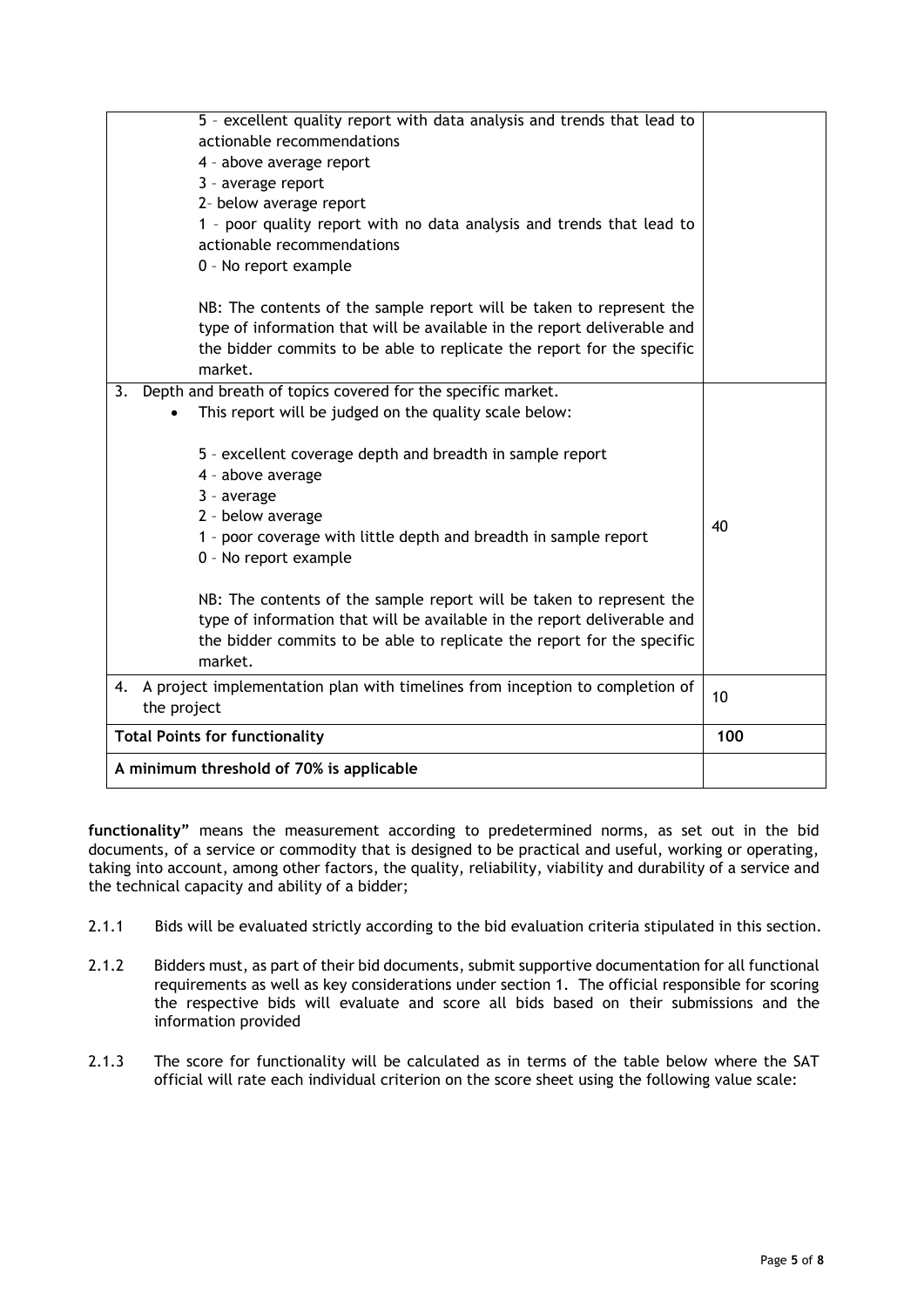| Rating                                | <b>Definition</b>                                                                                                                                                                                                                                                                                                                                              | <b>Score</b>            |
|---------------------------------------|----------------------------------------------------------------------------------------------------------------------------------------------------------------------------------------------------------------------------------------------------------------------------------------------------------------------------------------------------------------|-------------------------|
| <b>Excellent</b>                      | Exceeds the requirement. Exceptional demonstration by<br>the supplier of the relevant ability, understanding,<br>experience, skills, resource and quality measures<br>required to provide the goods / services. Response<br>identifies factors that will offer potential value, with<br>supporting evidence.                                                   | 5                       |
| Good                                  | Satisfies the requirement with minor additional<br>benefits. Above average demonstration by the supplier<br>of the relevant ability, understanding, experience, skills,<br>resource and quality measures required to provide the<br>goods / services. Response identifies factors that will<br>offer potential required services, with supporting<br>evidence. | 4                       |
| Acceptable                            | Satisfies the requirement. Demonstration by the supplier<br>of the relevant ability, understanding, experience, skills,<br>resource, and quality measures required to provide the<br>goods / services, with supporting evidence.                                                                                                                               | 3                       |
| Minor<br><b>Reservations</b>          | Satisfies the requirement with minor reservations. Some<br>minor reservations of the supplier's relevant ability,<br>understanding, experience, skills, resource and quality<br>measures required to provide the goods / services, with<br>little or no supporting evidence.                                                                                   | $\overline{\mathbf{z}}$ |
| <b>Serious</b><br><b>Reservations</b> | Satisfies the requirement with major reservations.<br>Considerable reservations of the supplier's relevant<br>ability, understanding, experience, skills, resource and<br>quality measures required to provide the goods /<br>services, with little or no supporting evidence.                                                                                 |                         |
| Unacceptable                          | Does not meet the requirement. Does not comply<br>and/or insufficient information provided to demonstrate<br>that the supplier has the ability, understanding,<br>experience, skills, resource & quality measures required<br>to provide the goods / services, with little or no<br>supporting evidence.                                                       | 0                       |

- 2.1.4. The value scored for each criterion will be multiplied with the specified weighting for the relevant criterion to obtain the marks scored for each criterion. These scores will be added and expressed as a fraction of the best possible score for all criteria.
- 2.1.5. The proposal from the bidder which meets the highest score for functionality will be deemed the preferred proposal.
- 2.2 Awarding of Points for Price and Broad-Based Black Economic Empowerment.

The bidders that have successfully progressed through to Phase 3 (bidders who meets the minimum threshold for functionality of 70%) will be evaluated in accordance with the 80/20 preference point system contemplated in the Preferential Procurement Policy Framework Act, 2000 and the Preferential Procurement Regulations of 2017.

80 points will be awarded for price while 20 points will be allocated for preference points for BBBEE as prescribed in the regulations.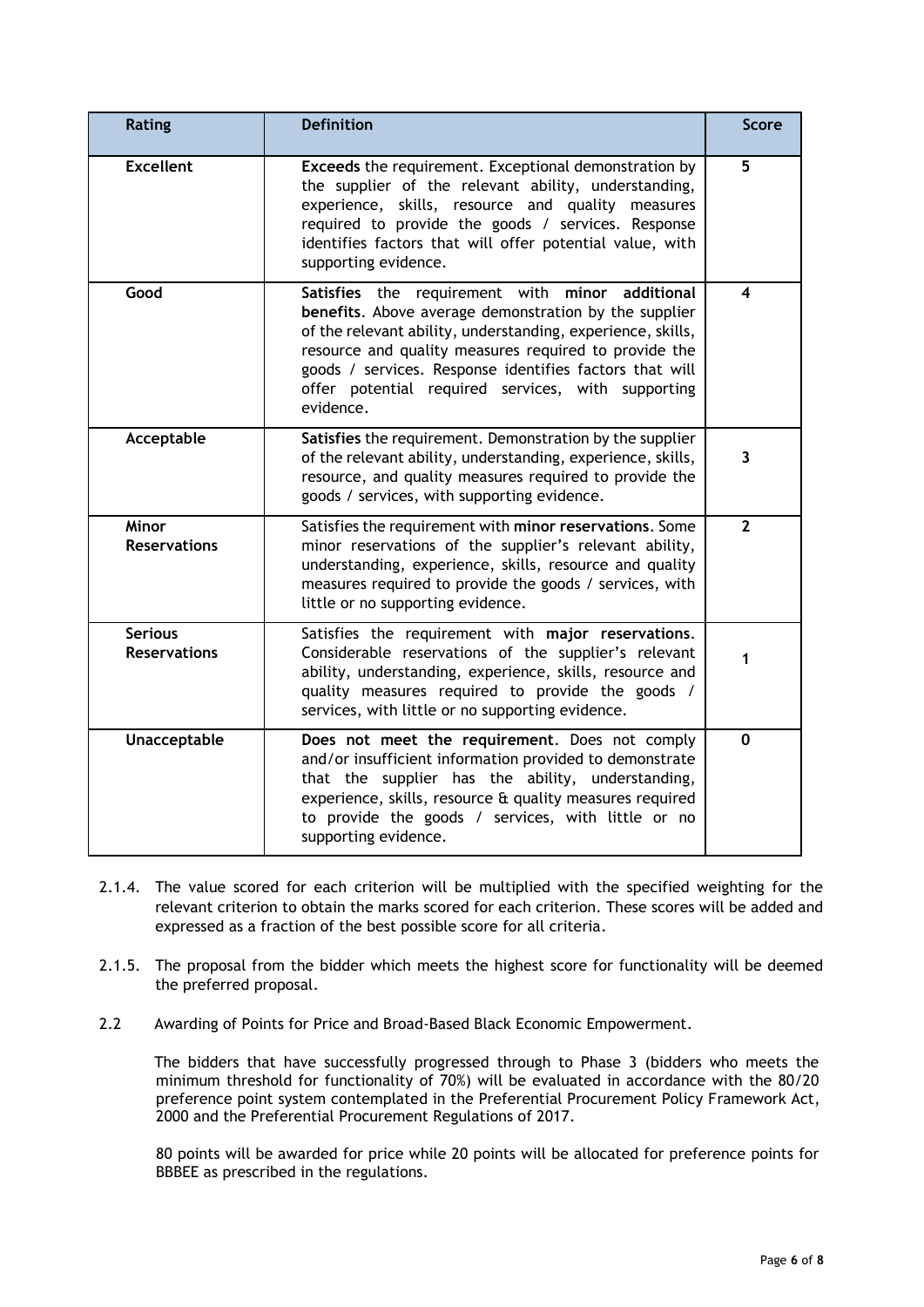|                                           | Number of points |  |
|-------------------------------------------|------------------|--|
| <b>B-BBEE Status Level of Contributor</b> |                  |  |
|                                           | (80/20 system)   |  |
|                                           | 20               |  |
| $\overline{2}$                            | 18               |  |
| 3                                         | 16               |  |
| $\boldsymbol{4}$                          | 12               |  |
| $\overline{5}$                            | 8                |  |
| 6                                         | 6                |  |
|                                           | 4                |  |
| 8                                         | າ                |  |
| Non-compliant contributor                 |                  |  |

Points for B-BBEE level of contribution will be awarded in accordance with the below table: -

Bidders are required to submit proof of B-BBEE Status Level of contributor. Proof includes original and valid B-BBEE Status Level Verification Certificates issued by a SANAS credited agency or certified copies thereof together with their price quotations, to substantiate their B-BBEE rating claims.

In terms of the Generic Codes of Good Practice, an enterprise including a sole propriety with annual total revenue of R10 million or less qualifies as an EME. An EME is required to submit a sworn affidavit confirming their annual total revenue of R10 million or less and level of black ownership to claim points as prescribed by regulation 6 and 7 of the Preferential Procurement Regulations 2017.

The Codes define a QSE as any enterprise with annual total revenue of between R10 million and R50 million. A QSE is required to submit a sworn affidavit confirming their annual total revenue of between R10 million and R50 million and level of black ownership or a B-BBEE level verification certificate to claim points as prescribed by regulation 6 and 7 of the Preferential Procurement Regulations 2017.

Bidders who do not submit B-BBEE Status Level Verification Certificates or Sworn affidavits, in the case of EME's and QSE's, or who are non-compliant contributors to B-BBEE do not qualify for preference points for B-BBEE but will not be disqualified from the bidding process. They will score points out of 80 for price only and zero (0) points out of 20 for B-BBEE.

# **3. National Treasury Centralized Supplier Registration and B-BBEE Certificates.**

All bid submissions must include a copy of successful registration on National Treasury's Centralized Supplier Database (CSD) with a valid tax clearance status and proof of B-BBEE status level of contribution.

### **4. Deadline for submission**

All proposals must be e-mailed, in PDF format, to [leratos@southafrica.net](mailto:leratos@southafrica.net) no later than **14h00 on Wednesday, 07 July 2021** and should remain valid for at least 1 month after the closing date.

**Proposals submitted after the closing date and time will be not considered.**

### **5. Confidentiality**

The request for a technical and cost proposal and all related information shall be held in strict confidence by bidders and usage of such information shall be limited to the preparation of the bid. All bidders are bound by a confidentially agreement preventing the unauthorized disclosure of any information regarding SA Tourism or of its activities to any other organization or individual.

The bidders may not disclose any information, documentation or products to other clients without written approval of SA Tourism.